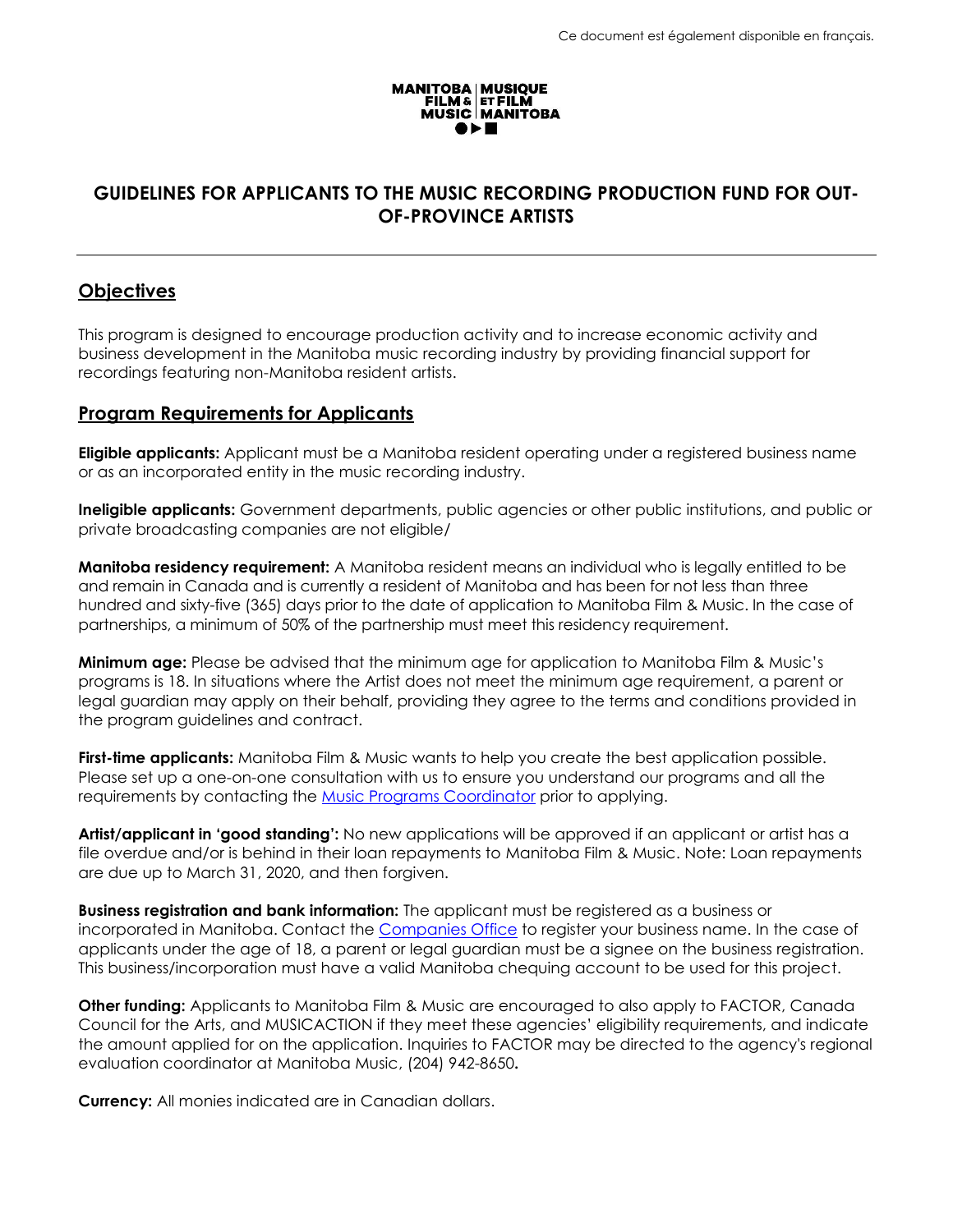## **Out-of-Province Artist Eligibility**

**Eligible recording projects:** All types and genres of commercially viable music recordings are eligible to apply. Compilations by artists, record labels, management companies, and other such groups are not eligible. Live theatre or film projects not directly tied to a commercially released soundtrack recording are not eligible. Soundtracks must be commercially released and sold separately from the theatre or film project.

**Artist business registration:** The artist must be registered as a business in their home province or state.

**Artist agreement:** The artist must be party to a duly executed agreement with a Manitoba producer, record or management company.

**Distribution agreement:** For Level 2 applicants, the artist must also have Manitoba Film & Musicrecognized distribution. The artist must be party to an executed agreement assuring national distribution of the proposed recording.

### **The recording criteria:**

- Contain the featured performances of a non-Manitoba resident. Applicants must submit verification of residency satisfactory to Manitoba Film & Music.
- Must have a resident Manitoba engineer or producer on the project as per Manitoba Film & Music customary residency requirements.

**Self-producing out of province artists**: Self-producing artists working in a Manitoba studio can claim either an artist or self-producer fee to a maximum of \$300 per day, plus a per diem of \$45. Both fees and per diems are capped at one day per song recorded (one song recorded = \$300 plus a per diem of \$45). Please note: Self-producing artists can only claim either an artist fee or producer fee.

**Unreleased Songs:** The songs submitted with the application to the Recording Program and intended for the finished project must be unreleased.

**Manitoba Film & Music accredited studios:** Recording must occur at a Manitoba Film & Music accredited Manitoba studio for the application to be eligible. Mixing costs are only eligible if they occur at a Manitoba Film & Music accredited studio. Mastering can occur at any mastering studio and be considered an eligible expense. Studios, mix engineers or producers seeking accreditation should visit [www.mbfilmmusic.ca](http://www.mbfilmmusic.ca/) for more information**.**

**Three application rule**: An application is only eligible to be submitted three times to the juried recording program. After being declined for the third time the artist would only be eligible to apply to the Music Recording Production Fund with a different recording project.

**One application per deadline**: Applicants may only apply to one Music Recording Production Fund level per deadline and may only be approved to each Recording level once per fiscal year (April 1st – March 31st).

**2-year release window:** The artist must release the completed recording within two years of receipt of the letter of commitment. If the artist fails in this, the funding awarded may be cancelled and all advanced funds returned. If the funds are not returned, the artist will be placed in default.

**Other Manitoba Film & Music Programs:** Successful Out-of-Province Artist Recording Program applicants are eligible to apply to Manitoba Film & Music's other music programs (tour, video, and marketing). Please go to [www.mbfilmmusic.ca](http://www.mbfilmmusic.ca/) for guidelines. Please contact Manitoba Film & Music for more information about applying to these programs.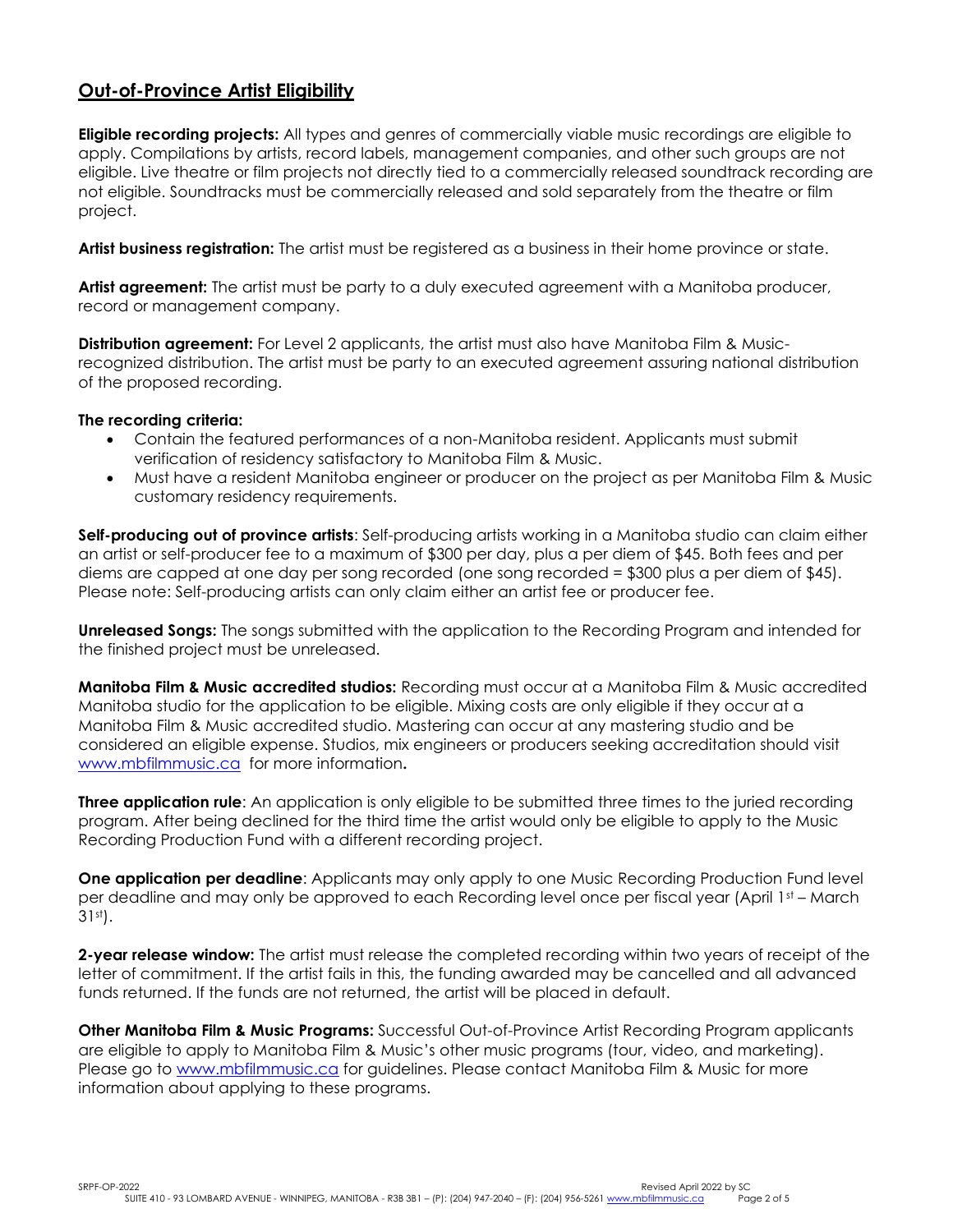## **Deadlines for Applications**

**Application deadlines:** Manitoba Film & Music shall endeavor to hold juries 3 times a year. Current recording program deadlines are posted on [www.mbfilmmusic.ca.](file://///mfms01/masters/MASTER%20DOCUMENTS/3%20Music%20Program/MASTER%20GUIDELINES%20AND%20APPLICATION%20FORMS/Music%20Recording%20Production%20Fund%20for%20Out%20of%20Province/Current/www.mbfilmmusic.ca) Fully completed applications must be submitted by email before 5:00 p.m. each scheduled deadline. Incomplete applications, or applications received after the deadline will be declined. Recording can commence and expenses can be incurred up to 30 days prior to the application being received.

**Emailed applications only:** Manitoba Film & Music is only accepting applications by email to [music@mbfilmmusic.ca.](mailto:music@mbfilmmusic.ca) Applications must be in a downloadable Google Drive or Dropbox folder, and labeled "Artist Name – Program Applied For." All documents must be in PDF format. Application materials will not be returned. All submissions become the property of Manitoba Film & Music.

**Application forms:** Applications must be completed on current Manitoba Film & Music-supplied application forms. Self-generated documents, such as Word documents or Excel spreadsheets, will not be accepted. Check our website for the current editions of all applications and guidelines.

# **LEVEL 1 - DEMO or COMMERCIAL RELEASE**

## **Level 1 overview**

To encourage the production of a high-quality recording by individual non-Manitoba recording artists or groups, which may be used as a demo or released commercially. Applicants may apply to record a minimum of one (1) song. The program will only allow for tracking in a non-accredited facility (such as a home studio, jam space, etc.) if the project is done in partnership with a local accredited studio, where the accredited studio is serving as the producer or mixer. Manitoba Film & Music's contribution will be in the form of a grant. Artists may only access this program once per fiscal year (April 1–March 31).

**Demo**: A demo is defined as a recording not intended for release or sale through any medium, including streaming. The project plan will highlight what the demo will be used for including: studio experience; soliciting an agent, manager, publicist, etc.; application to festivals, and so on. Production support is available up to 75% of the total approved budget, to a maximum of **\$2,000**.

**Commercial release:** A commercial release is defined as a recording intended for sale through any and all media. The marketing plan will highlight where it will be released, how it will be promoted, tour plans, etc. Production support is available up to 75% of the total approved budget, to a maximum of **\$3,000.**

# **LEVEL 2 PROGRAM - EP or FULL-LENGTH ALBUM**

## **Level 2 overview**

To encourage the production of recordings of five (5) or more songs by individual non-Manitoba recording artists or groups to be released for sale through any and all media. Manitoba Film & Music's contribution will be in the form of a grant and may be up to 50% of a project's total budget, to a maximum of **\$10,000**. Tracking must occur at an accredited recording studio. Mixing must occur at an accredited studio to be an eligible expense. Mastering can occur at any facility. The recording must be commercially released following its completion.

## **Evaluation Process**

**Jury procedures and assessment**: All projects will be submitted to a jury of peers for evaluation and must be approved by two juries unanimously. All submissions are evaluated based on the quality of the music, lyrics, vocals, musicianship, originality, radio airplay and sales potential, production team, artist history,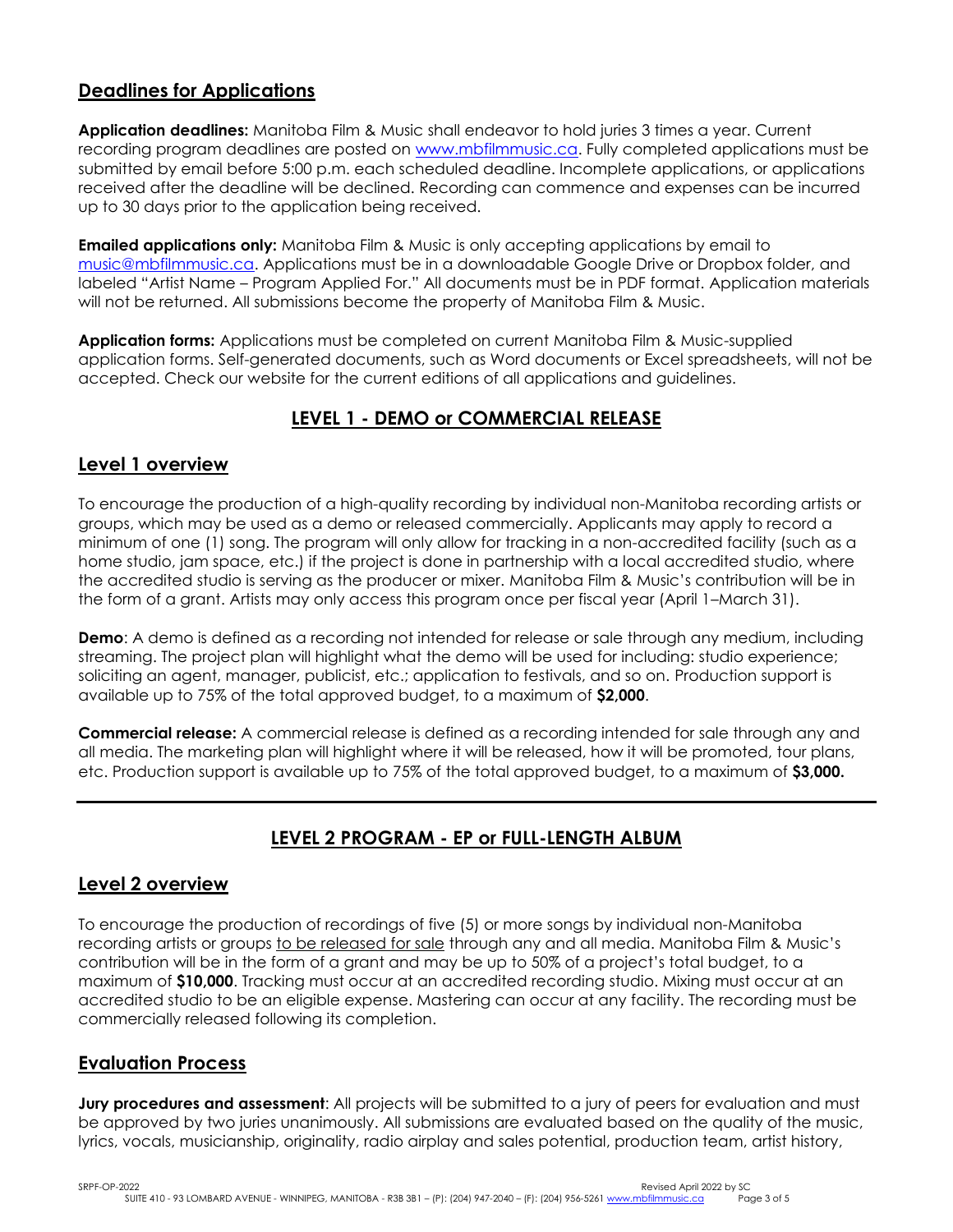touring plan, and particularly the marketing plan.

**Timeline for approvals/decline notices:** Processing and evaluation of applications will commence as soon as possible after the deadline dates. Manitoba Film & Music will endeavor to notify all applicants of the results within eight weeks.

## **Eligible Expenses**

**Eligible expenses:** All expenses directly related to the production of the recording may be eligible (for example: Manitoba recording studio and mixing costs, artist fees, producer fees, mastering, manufacturing, etc). These expenses must be set out in advance in a budget submitted along with the application, and approved by Manitoba Film & Music prior to the commencement of recording.

Any expenses incurred more than thirty (30) days before the application is submitted will not be accepted.

**Per diems and artist fees:** Per diems are capped at \$45 per musician, per day in the studio. Artist fees are capped at \$300 per day in the studio. Musicians can only claim artist fees and per diems for tracking the recording, not mixing or mastering. These may be paid in cash and submitted for cost reporting purposes on a single receipt per person, for the full amounts paid out. Artist fees may be included as a donated service, paid expense, or a combination of the two, not to exceed \$300 per day\*. In order to claim artist fees and per diems, a valid receipt signed by the recipient must be included in the final reporting.

\*Manitoba Film & Music will permit an applicant to pay higher rates but will only allow the maximum of \$300 per day to be claimed as an eligible artist services day rate expense.

**Manufacturing costs:** When a label pays for manufacturing and bills the artist at above manufacturing cost rates (eg. wholesale), Manitoba Film & Music will only allow the artist to claim the actual per unit manufacturing cost.

**Donated Investment:** Donated investment will be recognized as an eligible cost. Manitoba Film & Music will recognize up to a maximum of 25% of the final accepted total costs of the project in donated investment. Artist fees may be donated to a maximum of \$300 per day, per person performing, and a valid signed receipt must be submitted for cost reporting. If the full artist fee is claimed as donated, then no paid portion will be eligible. Only those donated expenses which appear on invoices shall be accepted.

**Admin fee:** An Administrative Fee is recognized as an eligible cost. Manitoba Film & Music will recognize up to a maximum of 15% of the final accepted total costs of the project or \$1500, whichever is lower, as the Administrative Fee.

### **Financial Participation**

**Financing plan:** Applicants must demonstrate the financial ability to manage and complete the project based on the budget submitted. A financing plan must be submitted along with the application. The financing plan can consist of a written statement saying how the applicant plans to finance the budget shortfall not covered by Manitoba Film & Music funding or other funds/revenues.

**Funding contributions:** Applicants must disclose all other sources of financial assistance for the project. Manitoba Film & Music's contribution to the project combined with any other funding, including Government or terrestrial radio programs cannot exceed 100% of the Total Eligible Budget.

**Manitoba Film & Music credit and logo**: Manitoba Film & Music's logo must be placed on all materials produced for this project as credit for funding, and include the phrase "Produced with the financial participation of Manitoba Film & Music". Please refer to the Downloads section on www.mbfilmmusic.ca